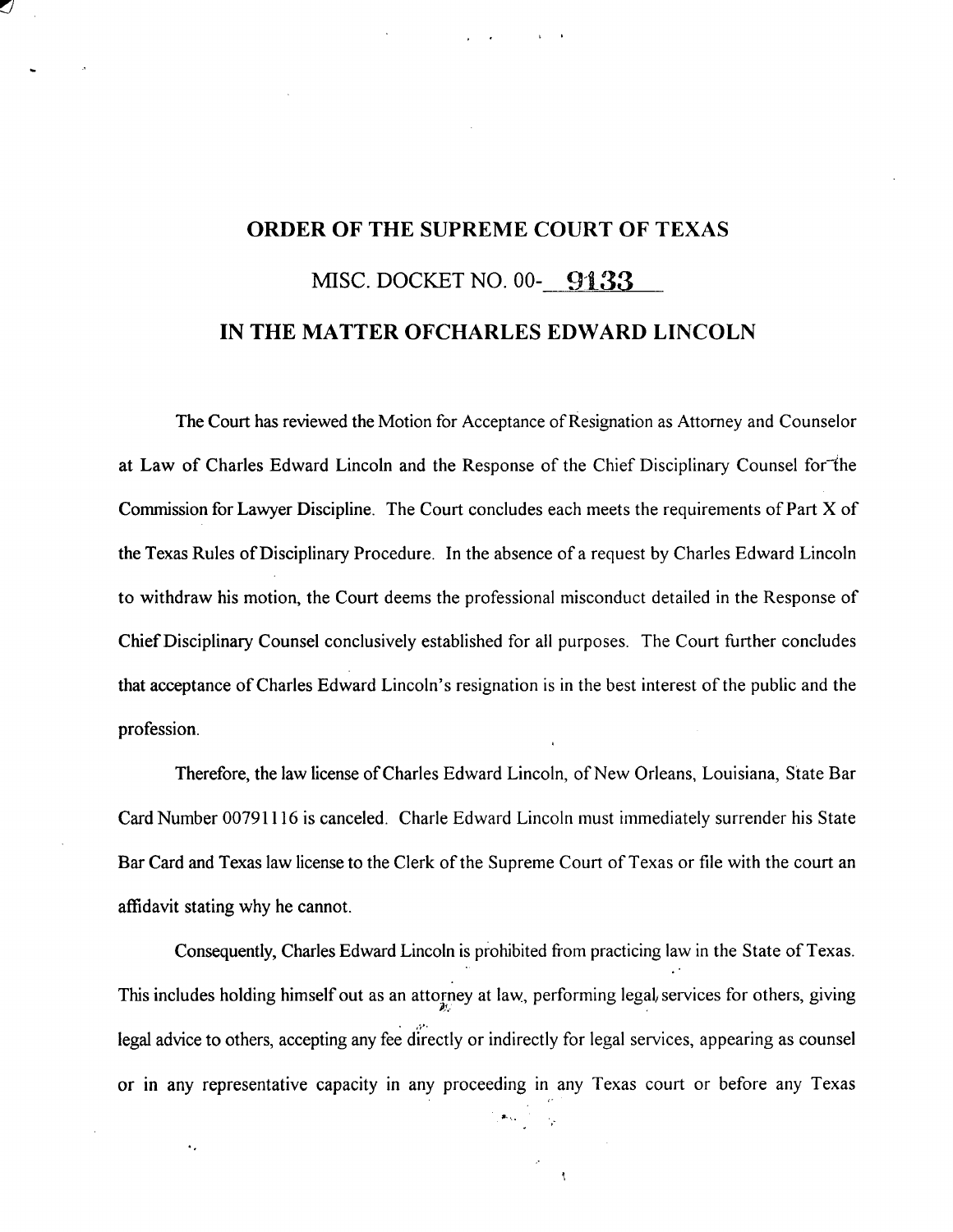administrative body (whether state, county, municipal, or other), or holding himself out to others or using his name in any manner in conjunction with the "Attorney at Law," "Counsel at Law," or "Lawyer."

Additionally, Charles Edward Lincoln must immediately notify in writing each of his current clients of his resignation. He shall also return any files, papers, unearned monies and other property in his possession belonging to any client or former client to the respective client or former client or to another attorney at the client's or former client's request. Charles Edward Lincoln shall file with the State Bar of Texas, Office of the Chief Disciplinary Counsel, Post Office Box 12487, Austin, Texas 78711-2487, within thirty (30) days of the date of this Order an affidavit stating that all current clients have been notified of his resignation and that all files, papers, monies and other property belonging to all clients and former clients have been returned.

Finally, Charles Edward Lincoln shall, within thirty (30) days after the date of this Order, notify in writing each justice of the peace, judge, magistrate, and chief justice of each court in which Charles Edward Lincoln has any matter pending of the terms of this Order, the style and cause number of the pending matter(s), and the name, address and telephone number of the client(s) Charles . Edward Lincoln is representing in court. Charles Edward Lincoln shall file with the State Bar of Texas, Office of the Chief Disciplinary Counsel, Post Office Box, 12487, Austin, Texas 78711-2487, within thirty (30) days of the date of this Order an affidavit stating that he has notified in writing each justice of the peace, judge, magistrate, and chief justice of each court in which he has any matter pending of the terms of this Order, the style and cause number of the pending matter(s), and the name, address and telephone number of the client(s) he is representing in Court.

Misc. Docket No. 00-**9128 Page 2**

 $\sum_{i=1}^k \frac{1}{n_i}$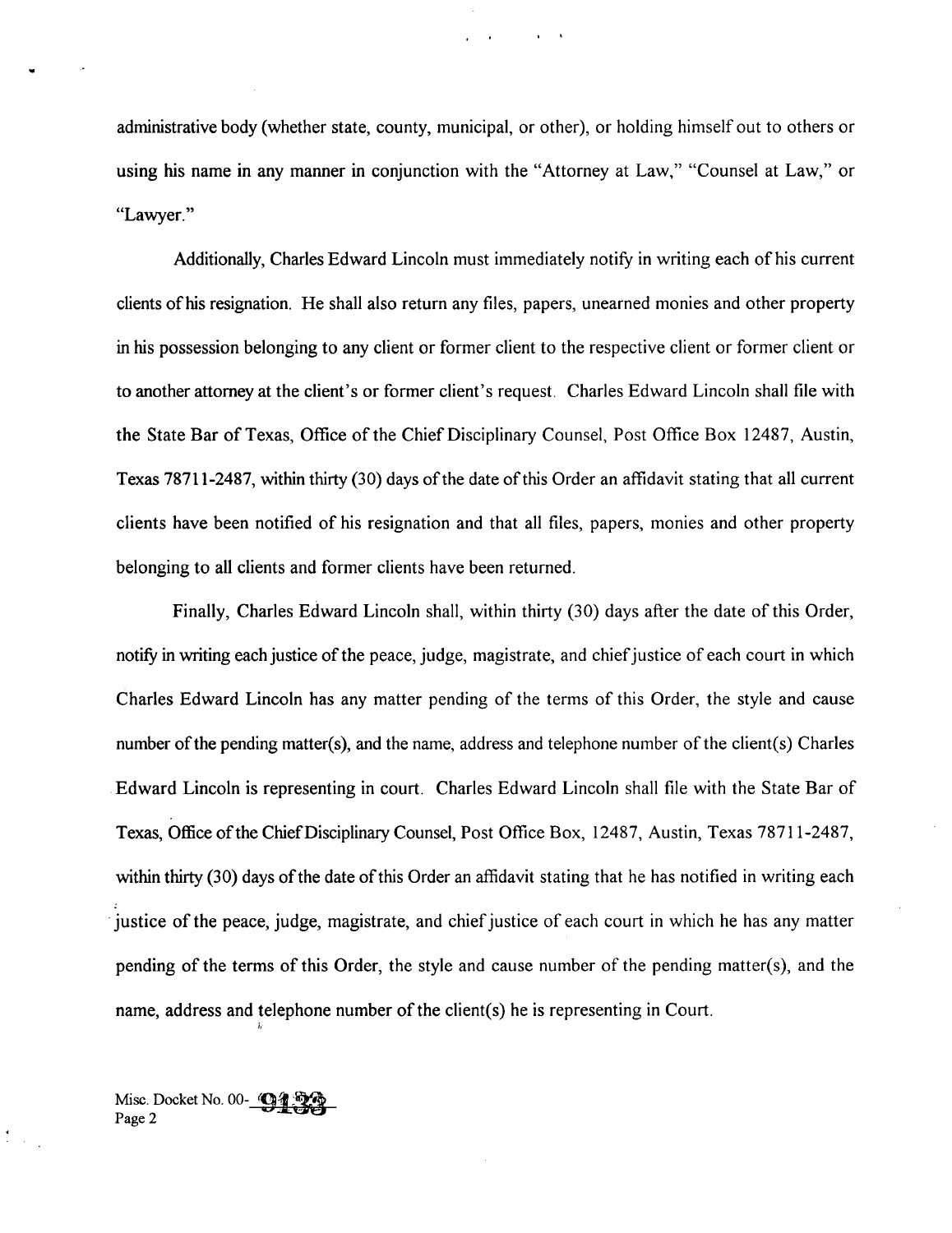IT IS ORDERED the  $\frac{\partial \partial^d}{\partial a}$  of  $A_{\mathcal{U}}$  *ust*, 2000.  $\mathcal{Q}$ 

Chief Justice Thomas R. Phillips,

Nathan L. Hecht, Justice

Craig T. Enoch, Justice

Priscilla R. Owen, Justice

1 Faves A. Baker, Justice Jami

Greg Abbott, Justice

Deborah G. Hankinson, Justice

QQ <sup>/</sup>0

Har **iet O'Neill, Justice**

**0 O C-Y-`**

Alberto R. Gonzales, Justice

9133 Misc. Docket No. 00- Page 3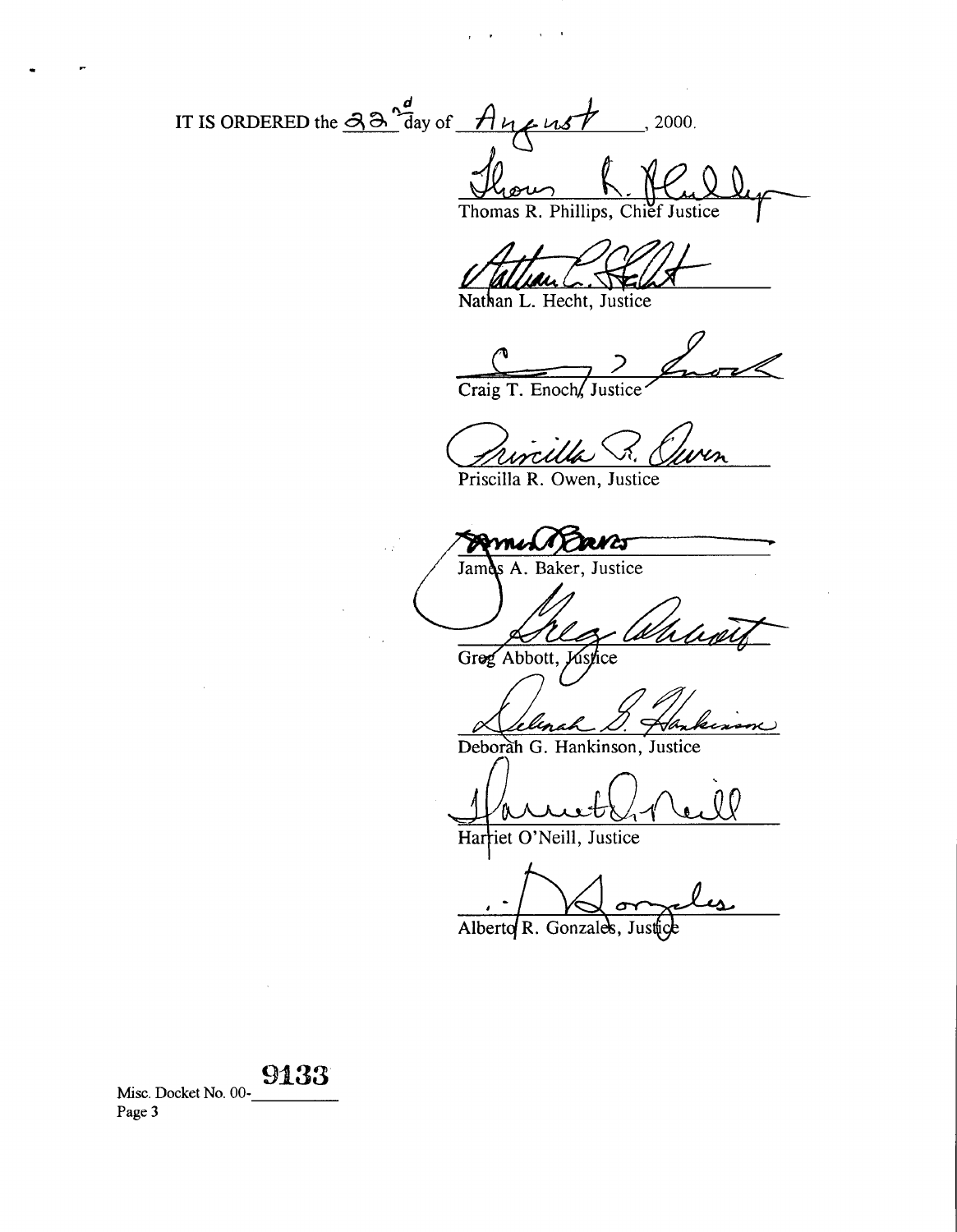## IN THE SUPREME COURT OF TEXAS MOTION FOR ACCEPTANCE OF RESIGNATION AS ATTORNEY AND COUNSELOR AT LAW **OF CHARLES EDWARD** LINCOLN

#### TO THE HONORABLE SUPREME COURT OF TEXAS:

Movant, CHARLES EDWARD LINCOLN, moves the Court to accept his resignation as an Attorney and Counselor at Law, showing the Court:

I.

Movant hereby resigns as an Attorney and Counselor at Law in lieu of discipline for having committed professional misconduct.

#### II.

Movant's License and permanent State Bar card issued by the Court on November 4, 1994, have been lost or destroyed.

#### III.

Movant's State Bar card number is 00791116. Movant's address is 31 McAlister Drive, Box 5011, New Orleans, Louisiana 70118.

Movant prays that the Court accept his resignation as an Attorney and Counselor at Law and remove his names from the list of persons licensed to practice law in the State of Texas.

Respectfully submitted, CHARLES EDWARD LINCOLN

State Bar Card No. 00791116

 $8 - 4 - 00$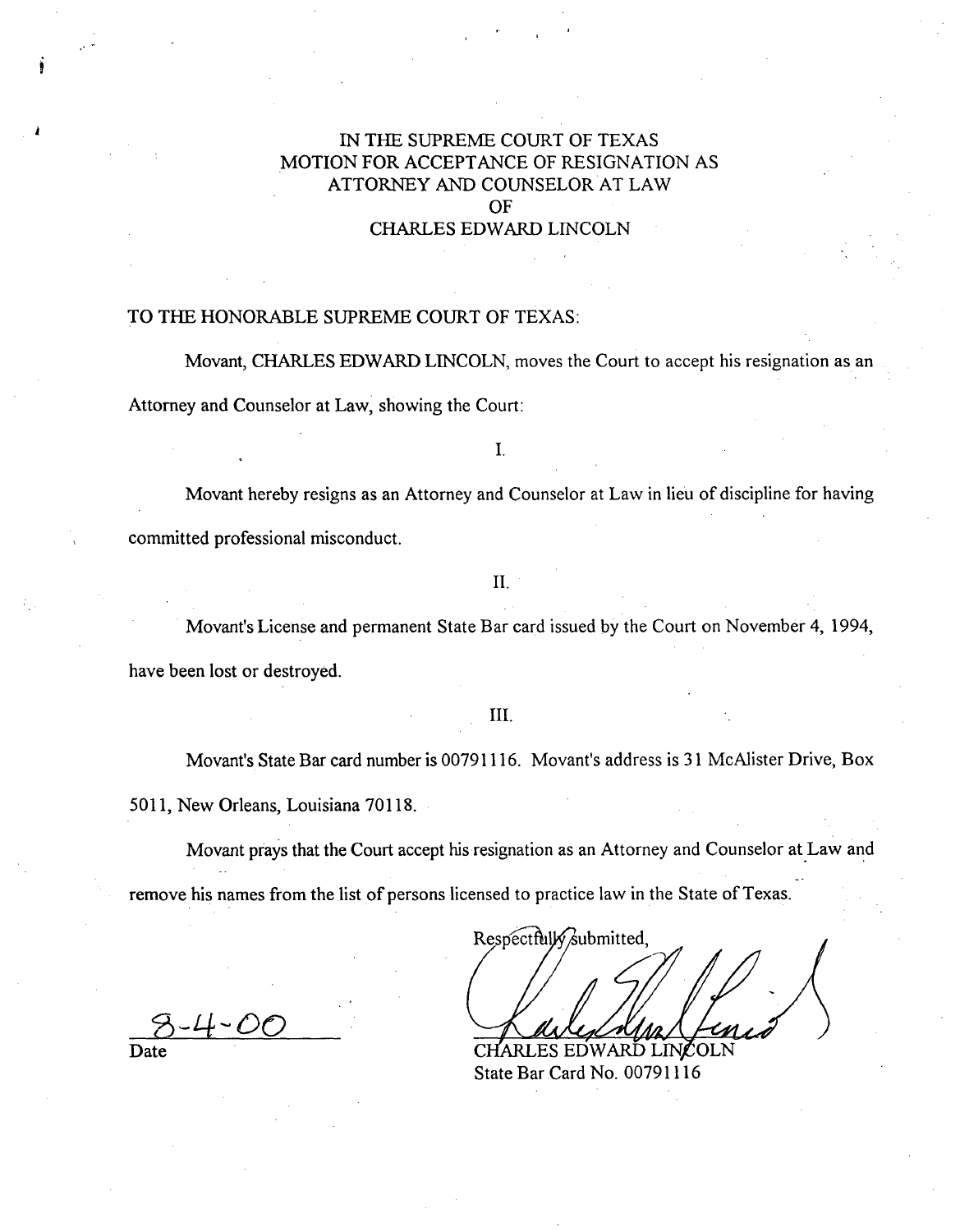#### AFFIDAVIT

"I, Charles Edward Lincoln, am unable to locate my Bar Card, Law License and certificate issued to me by the Supreme Court of Texas. I have searched and not found these documents, and understand that if they are discovered, I will promptly return them to the Court."

"I understand that these items are the property of the Supreme Court of Texas."

 $\alpha$ th Signed this  $d \mathcal{I}$  day of **RD** *I*NCOLN

**ISED AND SWORN to before me by the said Charles Edward Lincoln, this the** day of  $\mathcal{AOOO}$  .



**Printed Name** of Notary

NOTARÝ

THE STATE OF

My Commission Expires:

PUBLIC IN A

ς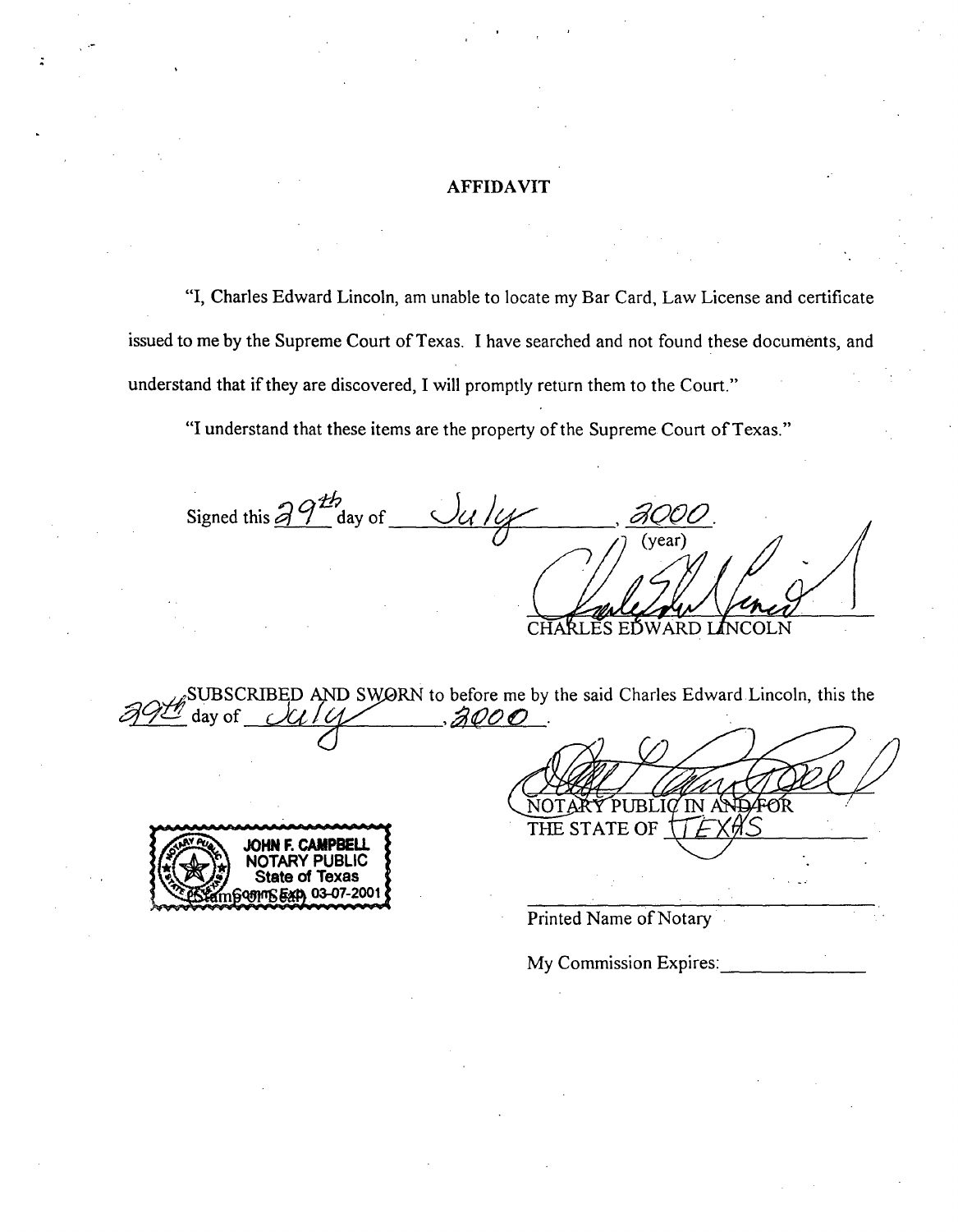#### IN THE SUPREME COURT OF TEXAS

and the company of

## RESPONSE OF THE CHIEF DISCIPLINARY COUNSEL OF THE STATE BAR OF TEXAS TO MOTION FOR RESIGNATION IN LIEU OF DISCIPLINE OF CHARLES EDWARD LINCOLN

### **TO THE HONORABLE SUPREME COURT OF TEXAS:**

COMES NOW, **Dawn Miller,** Chief **Disciplinary Counsel for the State Bar of Texas, and in accordance** with Part X of the **Texas Rules of Disciplinary Procedure, would show unto** the Court **as follows:**

#### 1. RESIGNATION OF MOVANT

Movant, Charles Edward Lincoln, **State** Bar No. 00791116, **has filed his** Motion for Acceptance **of Resignation** as Attorney and Counsel at Law, dated August 4, 2000. Such Motion for Acceptance **of Resignation is in lieu of discipline for professional misconduct.**

## H. ACCEPTANCE **OF RESIGNATION IS IN THE BEST INTERESTS OF THE** PUBLIC AND **THE PROFESSION**

The Commission for Lawyer Discipline believes that the acceptance of Movant's Motion for

Acceptance of Resignation is in the best interests of the public and the profession.

### **III. DISCIPLINARY CHARGES**

The Commission for Lawyer Discipline has information regarding the following Professional

Misconduct:

In a Plea Agreement between Charles Edward Lincoln and the United States of America by and through the United States Attorney for the Western District of Texas in the United States District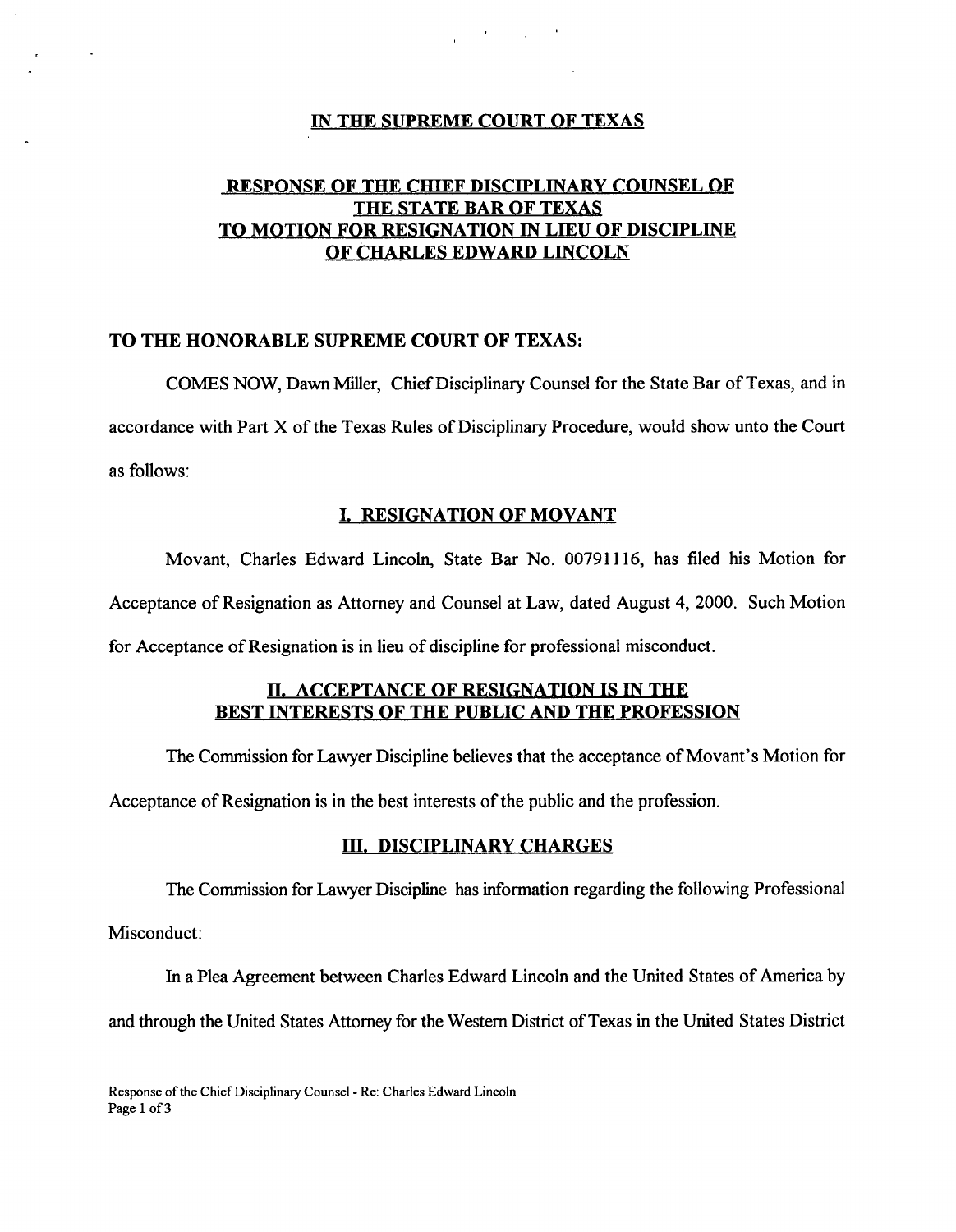Court, Western District of Texas, Austin Division, in Cause No. A-99-CR-275-WS dated March 17, 2000, Charles Edward Lincoln agreed to enter a plea of guilty and resign his Texas law license in lieu of disciplinary proceedings by the State Bar of Texas. On March 23, 2000, Charles Edward Lincoln entered a plea of guilty of falsely representing his social security number in violation of 42 U.S.C. 408(a)(7)(B).

Such plea of guilty to an Intentional Crime as defined in Rule 1.06(0), Texas Rules of Disciplinary Procedure, subjects Movant to Compulsory Discipline under Part VIII of the Rules. In view of Charles Edward Lincoln's execution on or about August 4, 2000, of his resignation as an attorney and counselor at law, and in anticipation of the Court's acceptance of same, the Chief Disciplinary Counsel does not anticipate going forward with a compulsory disciplinary action.

#### IV. PRAYER

The Commission for Lawyer Discipline prays that this Honorable Court accept the Motion for Acceptance of Resignation as Attorney and Counselor at Law of Charles Edward Lincoln, State Bar Card No. 00791116, and that such motion to resign is in lieu of discipline for professional misconduct of Charles Edward Lincoln.

j.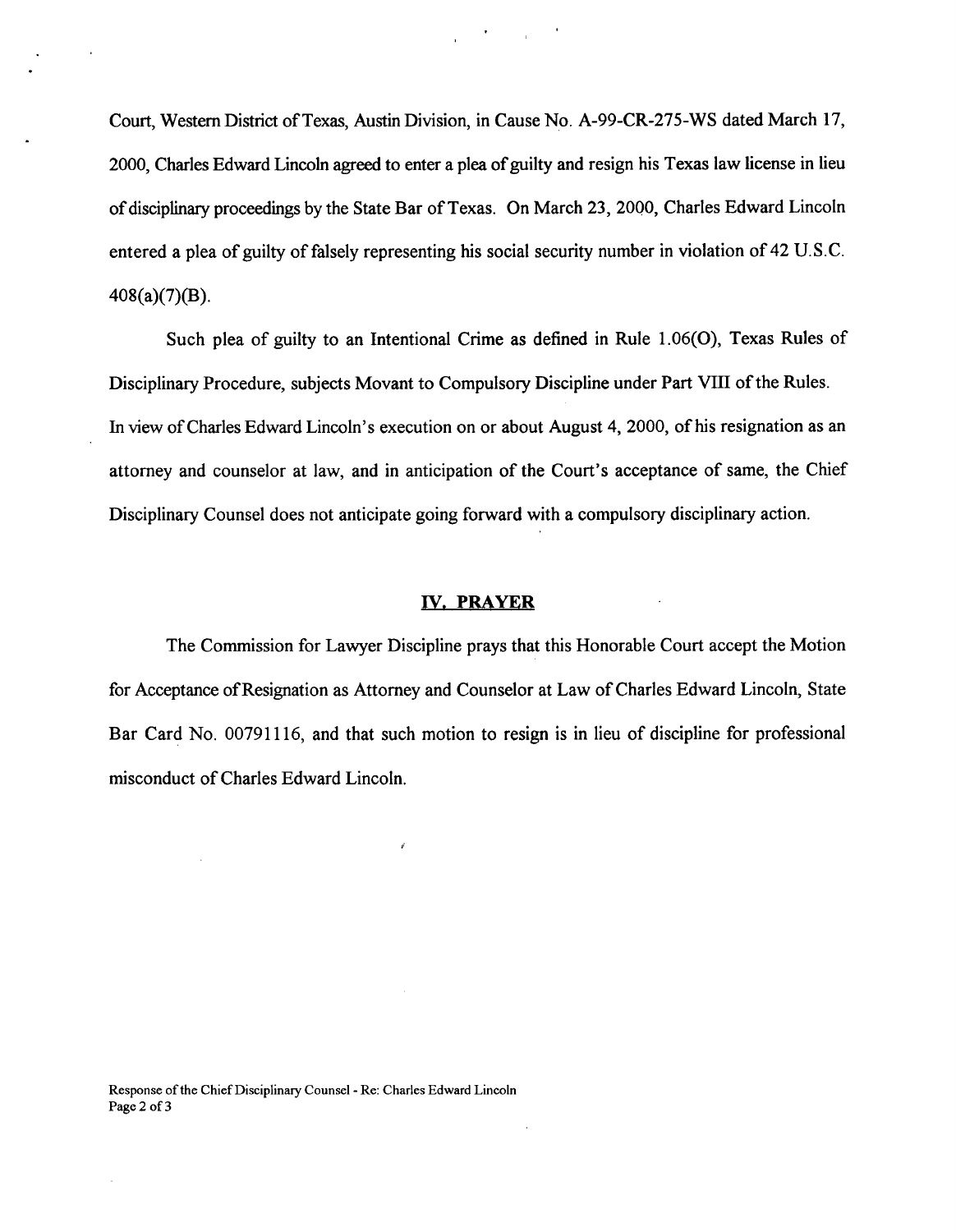Respectfully submitted,

Dawn Miller Chief Disciplinary Counsel

Stephen A. Moyik Assistant Disciplinary Counsel Office of the Chief Disciplinary Counsel State Bar of Texas P. O. Box 12487 Austin, Texas 78711-2487 (512) 453-5535 (512) 453-6667 (Fax)

By:

State Bar Card No. 14614300

#### CERTIFICATE OF SERVICE

**A true and correct copy of this Response of the Chief Disciplinary Counsel of the State Bar of Texas Regarding Charles Edward Lincoln, has been served on Charles Edward Lincoln, by and through his attorney of record, Mr. John F. Campbell, Campbell & M** or**g**an **, P.C., 805 West 10th** Street, Third Floor, Austin, Texas 78701, by CMRRR on this the  $A^N$  day of August, 2000.

Stephen A./Moyik Assistant Chief Disciplinary Counsel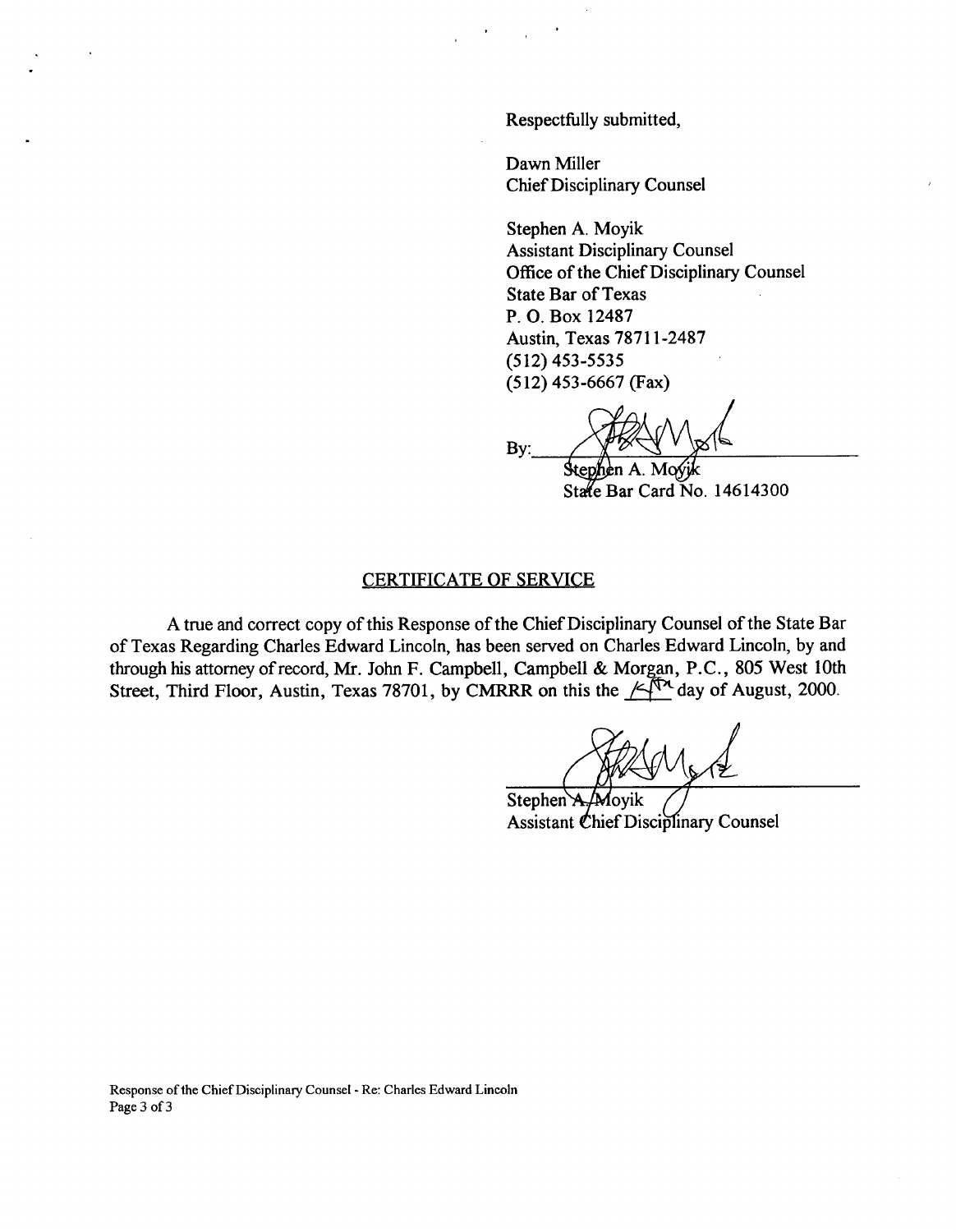## S**T**ATE **B**A**R O**F TEXAS



**FILE** COPY

Office of the Chief Disciplinary Counsel

June 29, 2000

## CMRRR Z 746 077 876 Mr. John F. Campbell, II Attorney at Law 805 West 10th Street, Third Floor Austin, Texas 78701

**Re: Resignation** of Charles Edward Lincoln

Dear Mr. Campbell:

**Pursuant to our June 19, 2000, meeting, enclosed please find the agreed changes to the Response of the Chief Disciplinary Counsel** ("CDC") **regarding Mr. Lincoln's Motion to Resign. I have also enclosed duplicate copies of the Motions and Affidavits previously provided to you. If Mr. Lincoln will be attaching his law license and bar card to his Motion, please have him complete the documents** marked "A." If Mr. Lincoln's bar card and law license have been lost or destroyed, please have **him complete the documents marked "B." Once Mr. Lincoln has signed the documents, please return** them to me. Twill then file them, along with the CDC's Response, with the Supreme Court and **provide you with copies of same.**

Thank you for your attention and cooperation in this regard.

Sincerely,

Stephen-A. Movik Assistant Disciplinary Counsel

**SAM: aa g\general\steve\dist\\lincoln\corres\campbe116.29**

**P. O. Box** 12487, Capitol **Station,** Austin, Texas 78711-2487, (512) 453-5535, (512) 453-6667 (FAX)